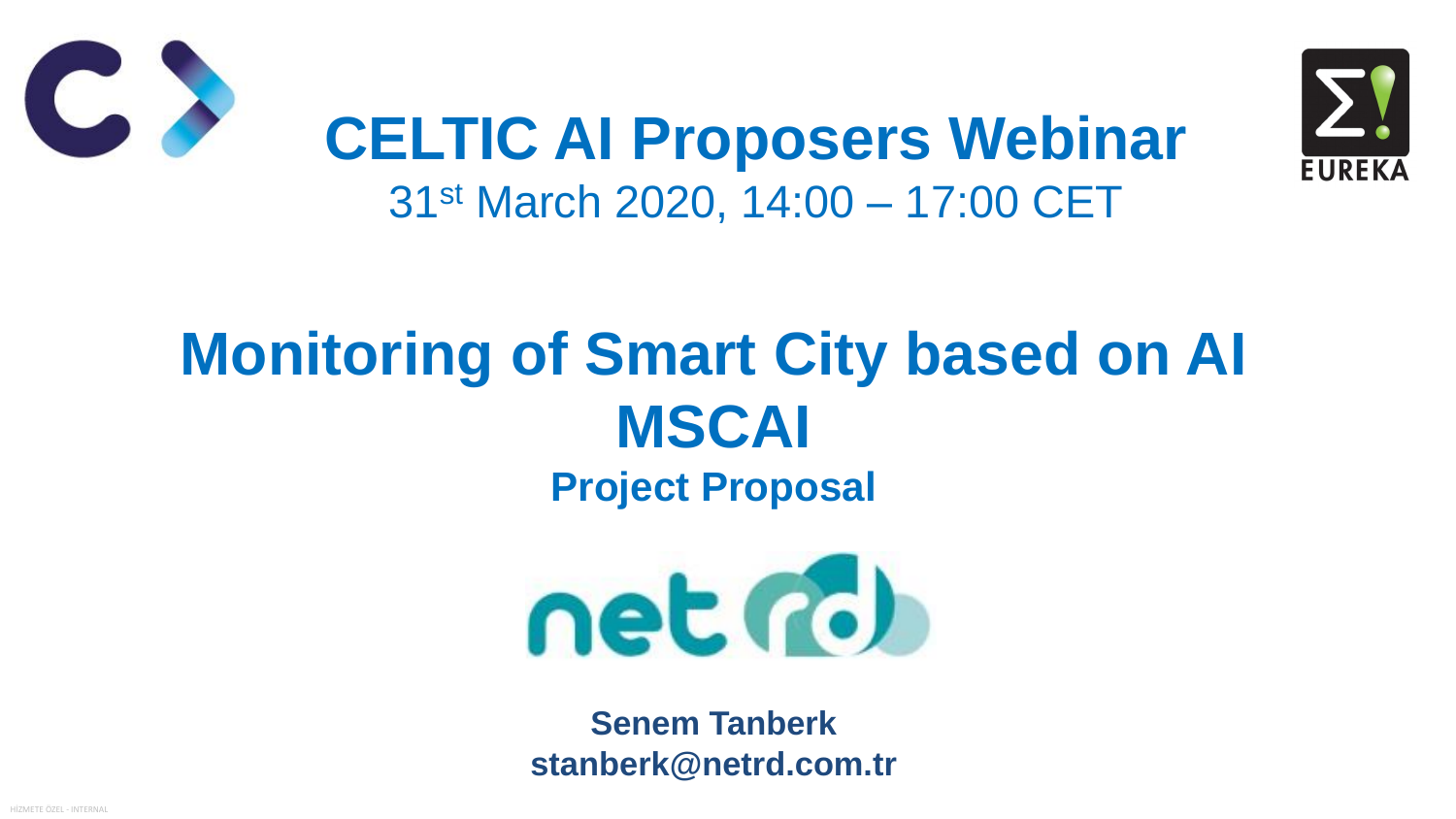



### **Teaser**

- **If provides the opportunity to get customized and personalized alerts for** *security guard or system manager.*
- **AI-powered video analytics makes city surveillance system more** *efficient, it reduces the workload on security and management staff.*
- *Video segmentation, indexing, retrieval, compression and anomaly tracking facilitates the analysis of long videos. They make the process faster and more efficient.*
- *And it helps to develop new features, alerts and products.*
- **Deep Learning based models are pluggable and they maybe integrated** *in existing video analytics framework.*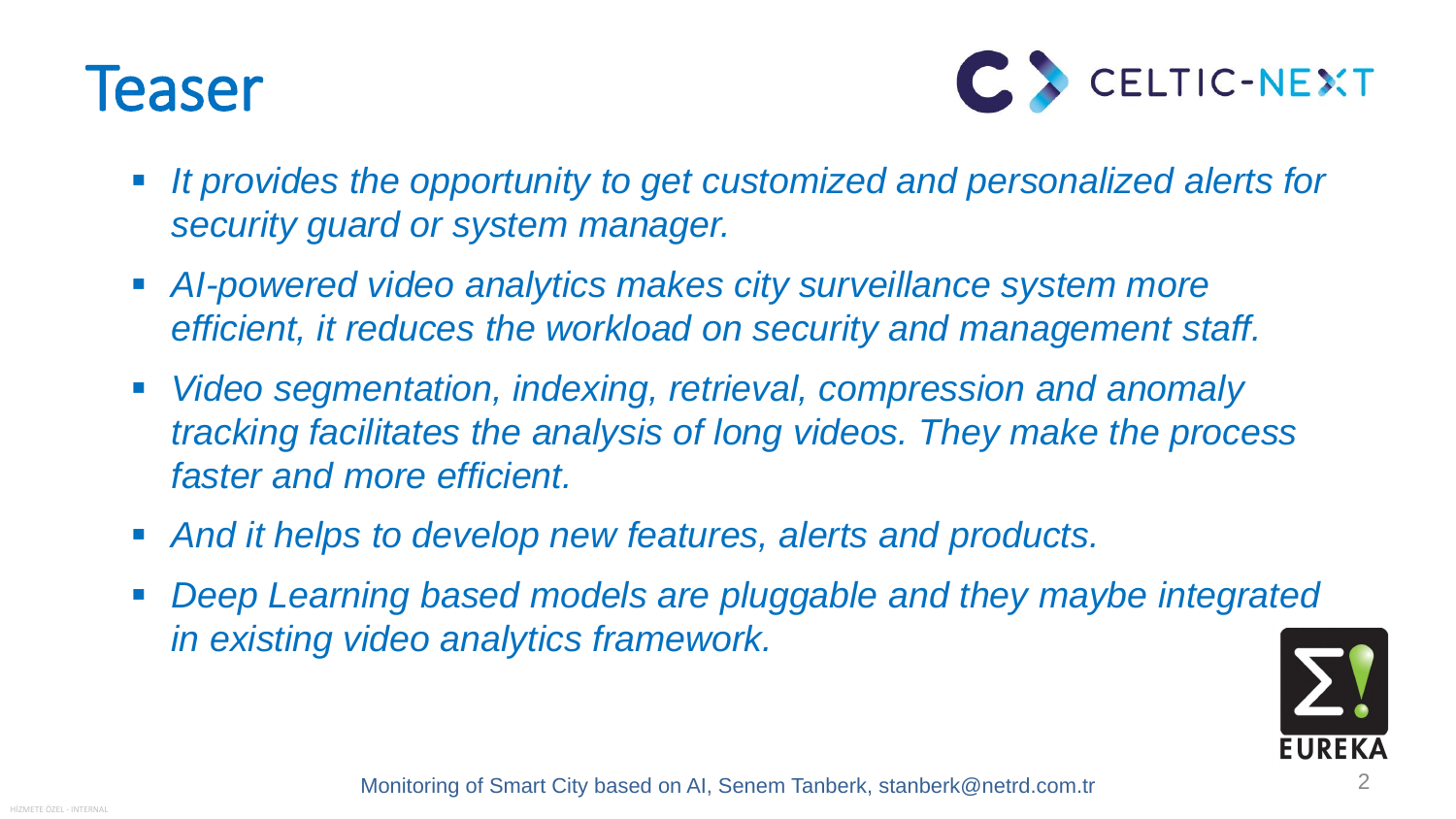

**Carry 2019 <b>ENPPLICA Colo** Server Cloud based real time communication

#### **NetRD in Numbers**

### Organisation Profile

3

**NetRD provides Research and Development solutions in next generation communication technologies for pioneering technology vendors across the globe, from backend to smart devices. The main research areas include Voice over Internet (VoIP), Unified Communications (UC), web based real-time communication (WebRTC) and moving telecommunications to the cloud.**

Monitoring of Smart City based on AI, Senem Tanberk, stanberk@netrd.com.tr

| 350 R&D Engineers<br>(10 PhD, 75 MSc)                             | 100% English speaking R&D<br>personnel |
|-------------------------------------------------------------------|----------------------------------------|
| 45 years of R&D solutions 305 Patents<br><b>(including Netas)</b> |                                        |
| <b>Ongoing 13 big projects</b>                                    | Turkey's #1 software exporter          |

| <b>C20</b>                       | <b>AS</b>                                             |          | <b>KANDY</b>                                     |
|----------------------------------|-------------------------------------------------------|----------|--------------------------------------------------|
| <b>Carrier grade VoIP switch</b> | <b>Application Server</b>                             | platform | <b>VoIP switch Application Server Cloud bas</b>  |
| <b>Key Competences</b>           |                                                       |          | <b>NetRD in Numbers</b>                          |
| <b>Software Development</b>      | <b>Systems integration and</b><br>solution validation |          | <b>350 R&amp;D Engineers</b><br>(10 PhD, 75 MSc) |
| <b>DevOPs</b>                    | <b>Communication Platforms</b>                        |          | 45 years of R&D solutions<br>(including Netas)   |
| <b>Cloudification</b>            | <b>Big Data and Analytics</b>                         |          | <b>Ongoing 13 big projects</b>                   |







#### Major Products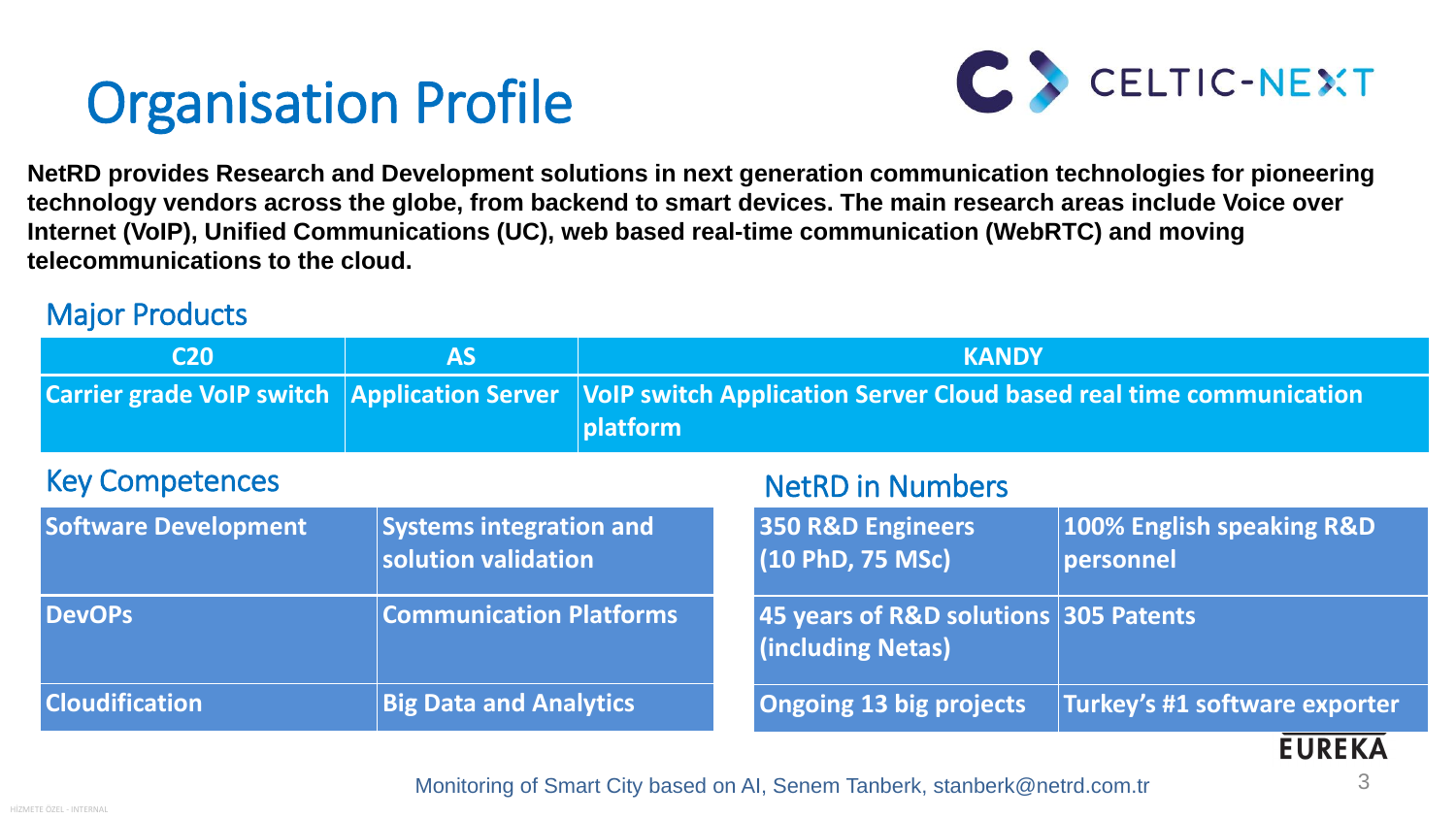

- 
- 
- 



To improve public safety for smart cities with AI-poweed video analytics solution.

# Proposal Introduction



### **Vision :**

### **Motivation :**

The application is offered as component for video analytics solutions on Smart Cities projects. Deep\_learning\_powered video analytics components such as segmentation, indexing, retrieval, anomaly detection will be developed.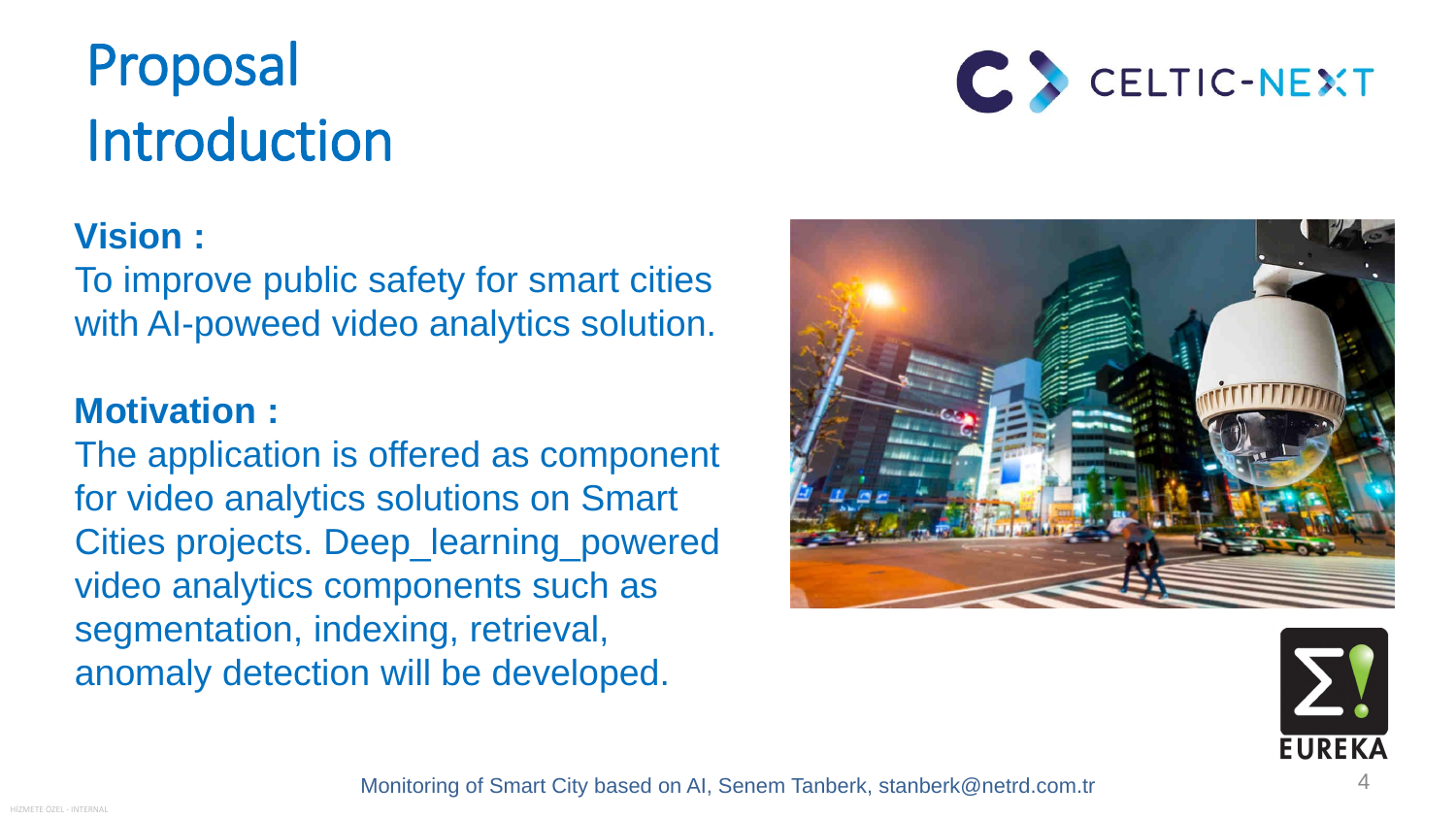

# Proposal Introduction



*Video analytics used to improve public safety across cities :*

*innovation and technology. In order to increase efficiency and improve the quality of life, many smart cities applications exist. Smart city application domains are: environment, transportation, security, health, energy, human, disaster and emergency management,economy, space management, etc.*

- *Cities are systems with a dynamic and complex structure. It improves focused on production,*
- *A large number of people live and work in cities. Smart cities are at the center of developing efficiently.*
- One of the most important issues in smart cities is security. It is very important to protect people *monitored.*
- *There are many cameras in the city that record videos: during the day, night, weekday, weekend, and hour by hour. These images should be analyzed.*

*technology due to the need to improve the quality of life for all city people and to use resources* 

*against security threats in cities and to ensure crisis management. For this reason, cities should be* 

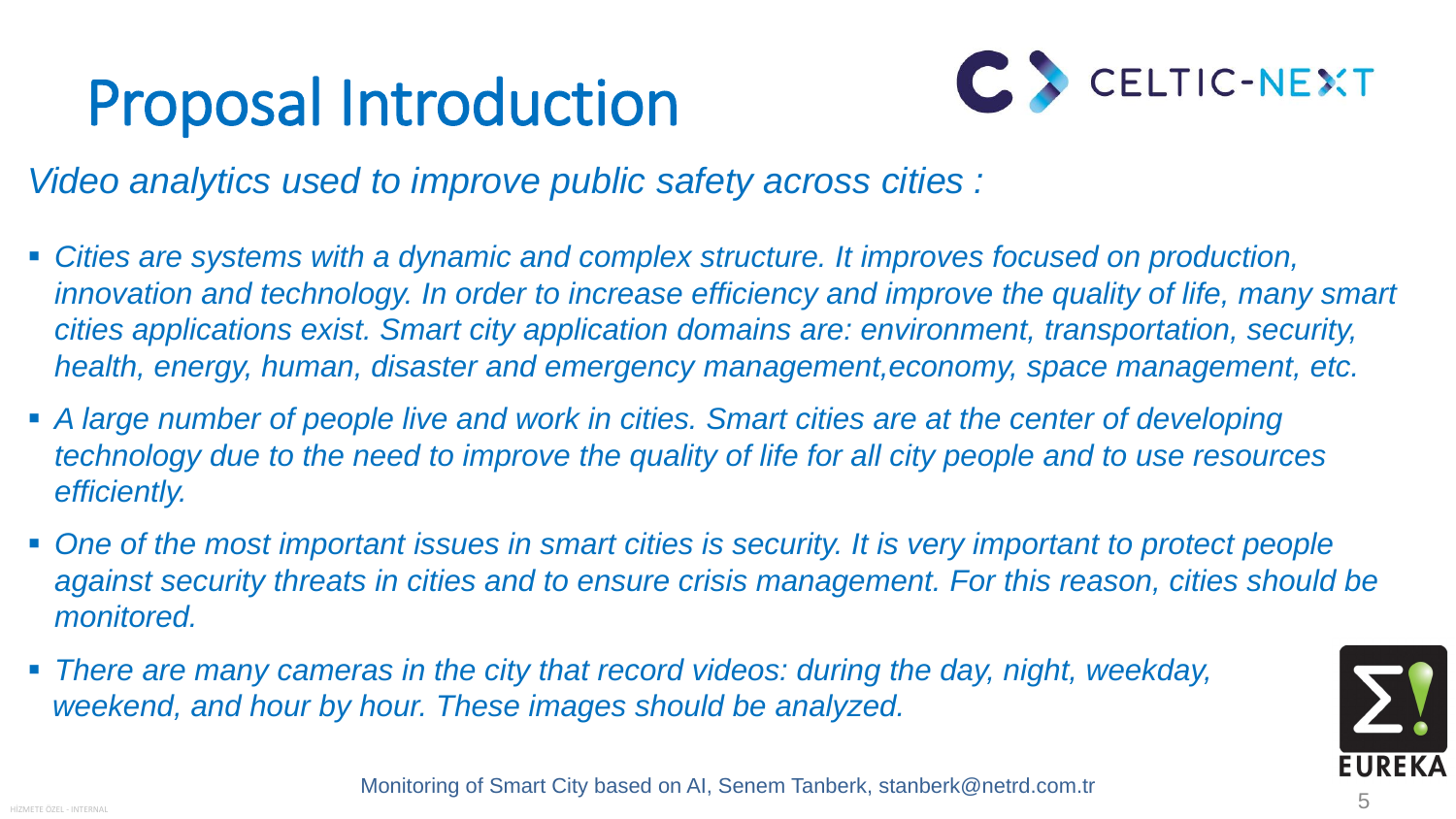

## Proposal Introduction



*Video analytics used to improve public safety across cities :*

- *The cost of 7\*24 video monitoring by personnel is prohibitively expensive.*
- *Analysis of long-term camera images is facilitated by techniques such as smart compression, video segmentation, indexing, and retrieval.*
- The AI-powered analytics component uses machine-learning/deep-learning to establish *what is 'abnormal', that might be connected to safety or security incidents.*
- Suspicious Behavior Detection Based on Video Analysis: video content analysis, *incident detection.*
- *Detection and labeling of human activities from videos.*
- *Crowd analysis.*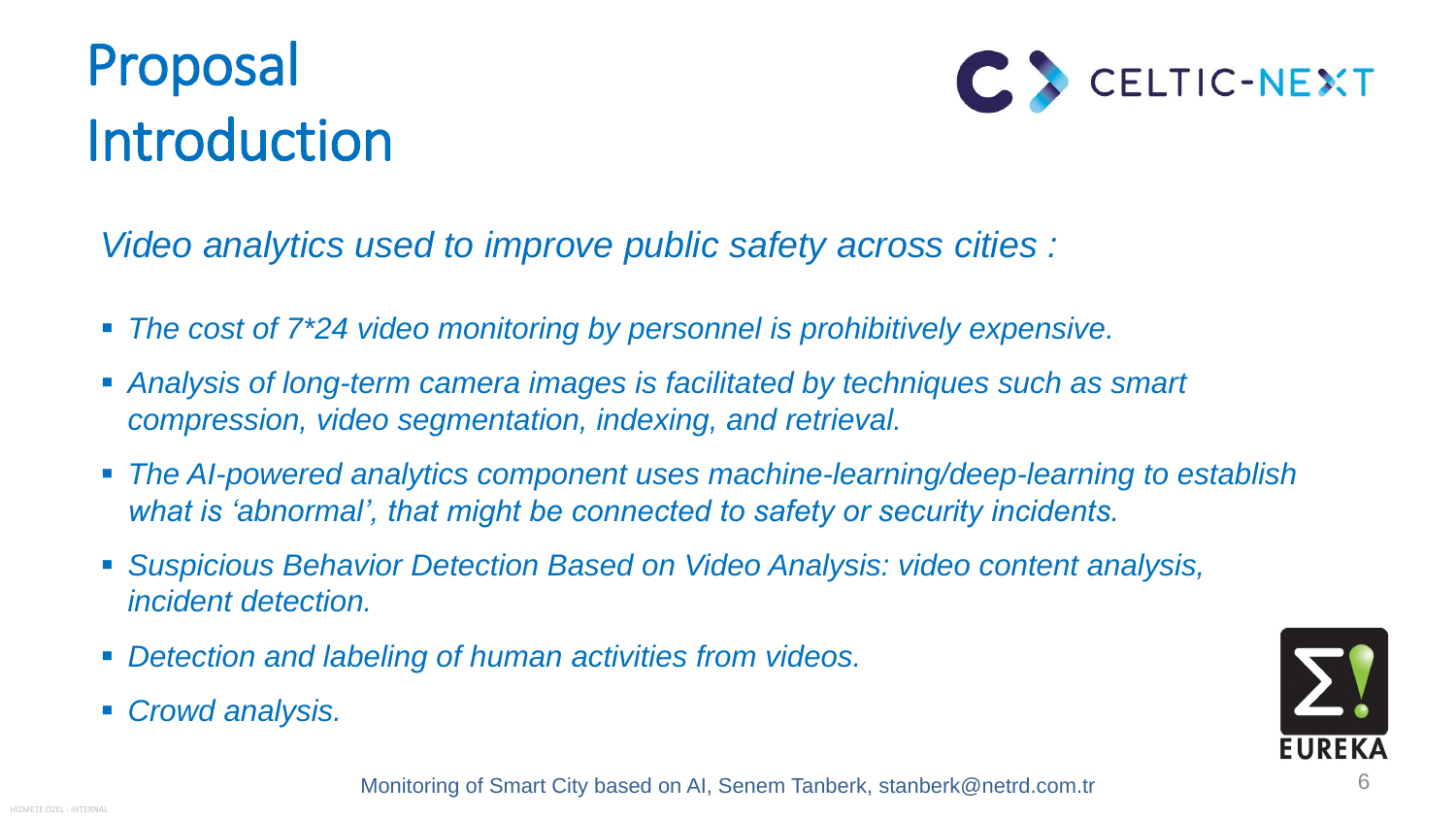

### Partners



*We are looking for :*

- *City Municipalities and Managements*
- *related areas*
- *SME*
- *Industry*

# *Universities/Research Institutes implementing research studies in*